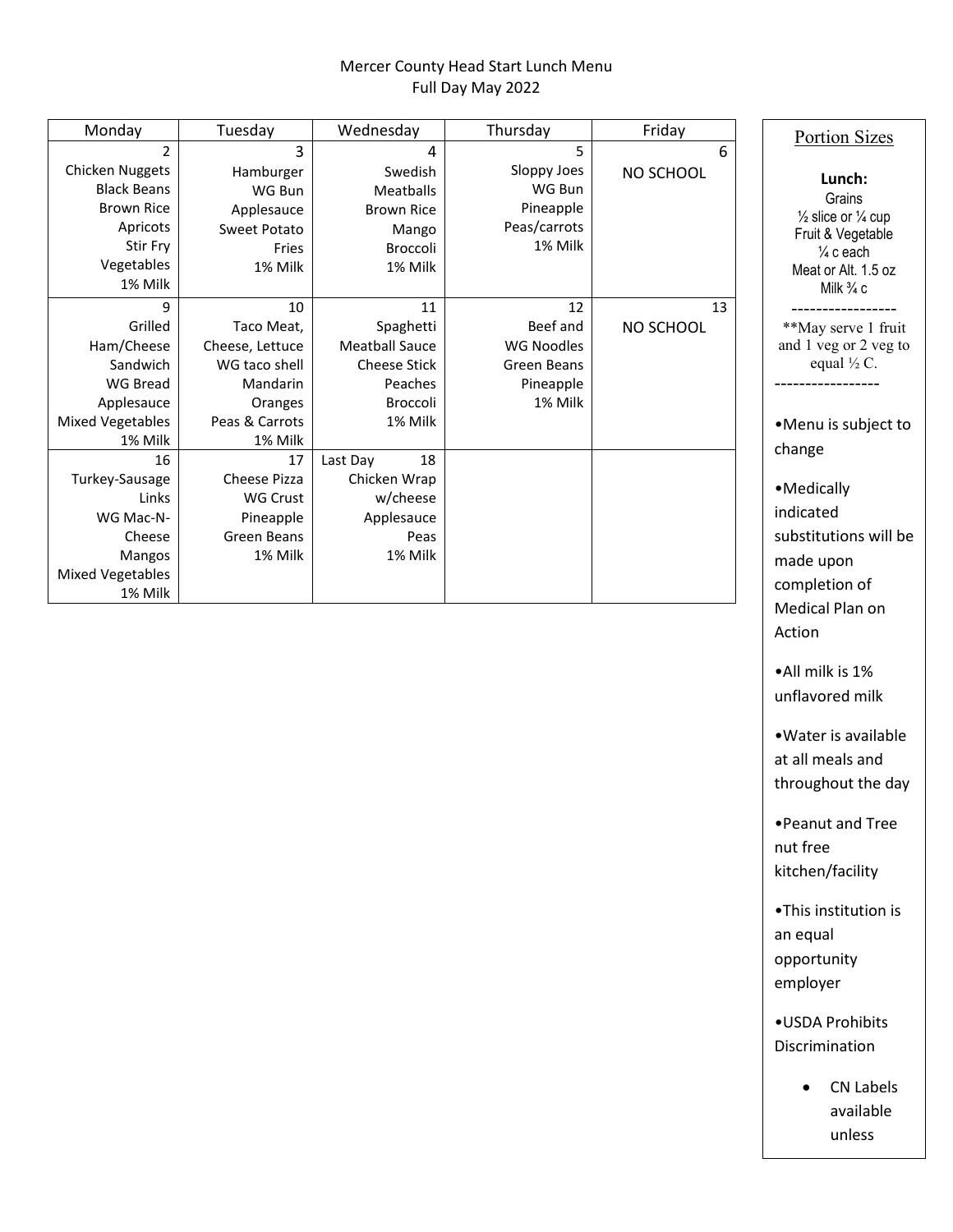|                                                                                    |                                                                      |                                                                | Mercer County Head Start Breakfast and Snack Menu<br>Full Day May 2022 |                 | <b>Portion Sizes</b>                                                                                                        |
|------------------------------------------------------------------------------------|----------------------------------------------------------------------|----------------------------------------------------------------|------------------------------------------------------------------------|-----------------|-----------------------------------------------------------------------------------------------------------------------------|
| Monday                                                                             | Tuesday                                                              | Wednesday                                                      | Thursday                                                               | Friday          |                                                                                                                             |
| $\overline{2}$<br>Egg Omelet<br><b>WG Toast</b><br>Applesauce<br>1% Milk           | 3<br><b>Chex Cereal</b><br>Mangos<br>1% Milk                         | 4<br>Pancakes<br><b>Mixed Berries</b><br>1% Milk               | 5<br>French Toast<br>Applesauce<br>w/cinnamon<br>1% Milk               | 6<br>NO SCHOOL  | <b>Breakfast:</b><br>Grains or cereal<br>1/2 oz equivalents<br>Fruit or juice $\frac{1}{2}$ c<br>Milk $\frac{3}{4}$ c       |
| 9<br><b>WW English</b><br>Muffin<br>Apple Butter<br><b>Apple Slices</b><br>1% Milk | 10<br>WG Bagel<br>Cream Cheese<br><b>Mandarin Oranges</b><br>1% Milk | 11<br>French Toast<br><b>Mixed Berries</b><br>1% Milk          | 12<br><b>Turkey Sausage</b><br>Links<br><b>Mixed Fruit</b><br>1% Milk  | 13<br>NO SCHOOL | Snack:<br>2 of the any<br>component:<br>Grains<br>$\frac{1}{2}$ oz equivalents<br>Fruit & Vegetable<br>$\frac{1}{4}$ c each |
| 16<br>Corn Flakes<br>Pears<br>1% Milk                                              | 17<br><b>WG Toast</b><br>Melon Mix<br>1% Milk                        | 18<br>Last Day<br><b>Breakfast Pizza</b><br>Peaches<br>1% Milk |                                                                        |                 | Meat or Alt. 1.5 oz<br>Milk $\frac{1}{2}$ c<br>**May serve 1                                                                |
| SNACK                                                                              |                                                                      |                                                                |                                                                        |                 | fruit and 1 veg or 2<br>veg to equal $\frac{1}{2}$ C.                                                                       |
| Monday                                                                             | Tuesday                                                              | Wednesday                                                      | Thursday                                                               | Friday          |                                                                                                                             |
| $\overline{2}$<br>Pretzels<br>Apple Juice                                          | 3<br>1/ <sub>2</sub> Banana<br>1% Milk                               | 4<br><b>Rice Krispies</b><br>Cereal<br>1% Milk                 | 5<br><b>Trail Mix</b><br><b>Orange Sections</b><br>Water               | 6<br>NO SCHOOL  | •Menu is subject to<br>change                                                                                               |
| 9<br>Gold Fish<br>Orange Juice                                                     | 10<br><b>Cottage Cheese</b><br><b>Mandarin Oranges</b><br>Water      | 11<br>$\frac{1}{2}$ Banana<br><b>String Cheese</b><br>Water    | 12<br><b>Graham Crackers</b><br>Yogurt<br>Water                        | 13<br>NO SCHOOL | • Medically indicated<br>substitutions will be<br>made upon<br>completion of<br>Medical Plan on                             |
| 16<br>Gold Fish<br>1% Milk                                                         | 17<br>Pretzels<br>Oranges<br>Water                                   | Last Day<br>18<br>Cheese and WG<br>Crackers<br>Water           |                                                                        |                 | Action<br>•All milk is 1%<br>unflavored milk                                                                                |
|                                                                                    |                                                                      |                                                                |                                                                        |                 | • Water is available<br>at all meals and<br>throughout the day                                                              |
|                                                                                    |                                                                      |                                                                |                                                                        |                 | • Peanut and Tree<br>nut free<br>kitchen/facility                                                                           |
|                                                                                    |                                                                      |                                                                |                                                                        |                 | .This institution is an<br>equal opportunity<br>employer                                                                    |
|                                                                                    |                                                                      |                                                                |                                                                        |                 | • USDA Prohibits<br>Discrimination                                                                                          |
|                                                                                    |                                                                      |                                                                |                                                                        |                 | CN Labels                                                                                                                   |

available unless noted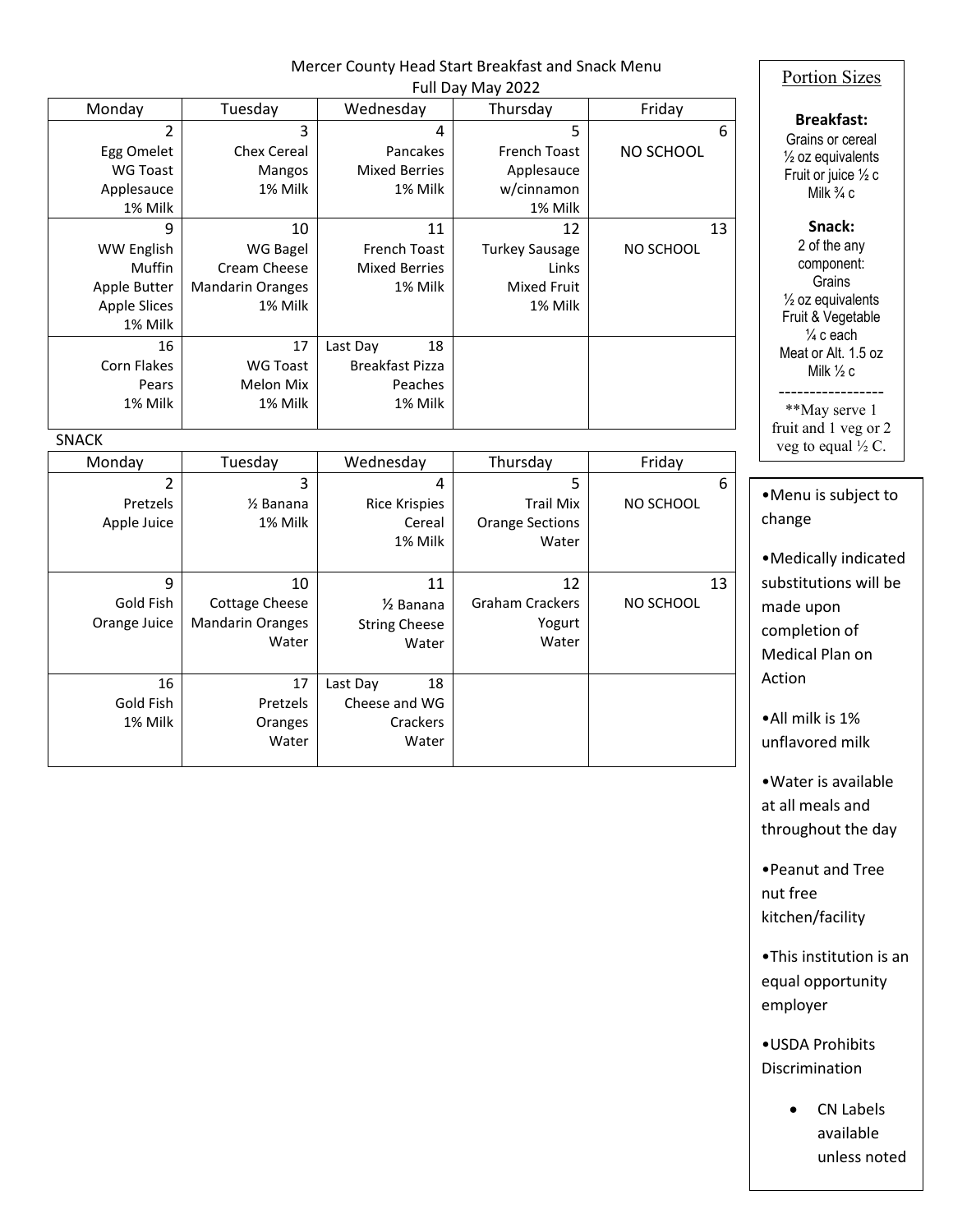## Mercer County Head Start Lunch Menu Part Day May 2022

| Monday                                                                                                      | Tuesday                                                               | Wednesday                                                                        | Thursday                                                      | Friday    | <b>Portion Sizes</b>                                                                                                                                     |
|-------------------------------------------------------------------------------------------------------------|-----------------------------------------------------------------------|----------------------------------------------------------------------------------|---------------------------------------------------------------|-----------|----------------------------------------------------------------------------------------------------------------------------------------------------------|
|                                                                                                             | 3                                                                     | 4                                                                                | 5                                                             | 6         |                                                                                                                                                          |
| Chicken Nuggets<br><b>Black Beans</b><br><b>Brown Rice</b><br>Apricots<br>Stir Fry<br>Vegetables<br>1% Milk | Hamburger<br>WG Bun<br>Applesauce<br>Sweet Potato<br>Fries<br>1% Milk | Swedish<br><b>Meatballs</b><br><b>Brown Rice</b><br>Mango<br>Broccoli<br>1% Milk | Sloppy Joes<br>WG Bun<br>Pineapple<br>Peas/carrots<br>1% Milk | NO SCHOOL | Lunch:<br>Grains<br>$\frac{1}{2}$ slice or $\frac{1}{4}$ cup<br>Fruit & Vegetable<br>$\frac{1}{4}$ c each<br>Meat or Alt. 1.5 oz<br>Milk $\frac{3}{4}$ c |
| 9                                                                                                           | 10                                                                    | 11                                                                               | 12<br>Last Day                                                | 13        |                                                                                                                                                          |
| Grilled                                                                                                     | Taco Meat,                                                            | Spaghetti                                                                        | Beef and                                                      | NO SCHOOL | **May serve 1 fruit                                                                                                                                      |
| Ham/Cheese                                                                                                  | Cheese, Lettuce                                                       | <b>Meatball Sauce</b>                                                            | WG Noodles                                                    |           | and 1 veg or 2 veg to                                                                                                                                    |
| Sandwich                                                                                                    | WG taco shell                                                         | <b>Cheese Stick</b>                                                              | Green Beans                                                   |           | equal $\frac{1}{2}$ C.                                                                                                                                   |
| <b>WG Bread</b>                                                                                             | <b>Mandarin</b>                                                       | Peaches                                                                          | Pineapple                                                     |           |                                                                                                                                                          |
| Applesauce                                                                                                  | Oranges                                                               | Broccoli                                                                         | 1% Milk                                                       |           |                                                                                                                                                          |
| <b>Mixed Vegetables</b>                                                                                     | Peas & Carrots                                                        | 1% Milk                                                                          |                                                               |           | •Menu is subject to                                                                                                                                      |
| 1% Milk                                                                                                     | 1% Milk                                                               |                                                                                  |                                                               |           | change                                                                                                                                                   |

•All milk is 1% unflavored milk

•Medically indicated

made upon completion of Medical Plan on

Action

substitutions will be

•Water is available at all meals and throughout the day

•Peanut and Tree nut free kitchen/facility

•This institution is an equal opportunity employer

•USDA Prohibits Discrimination

> • CN Labels available unless